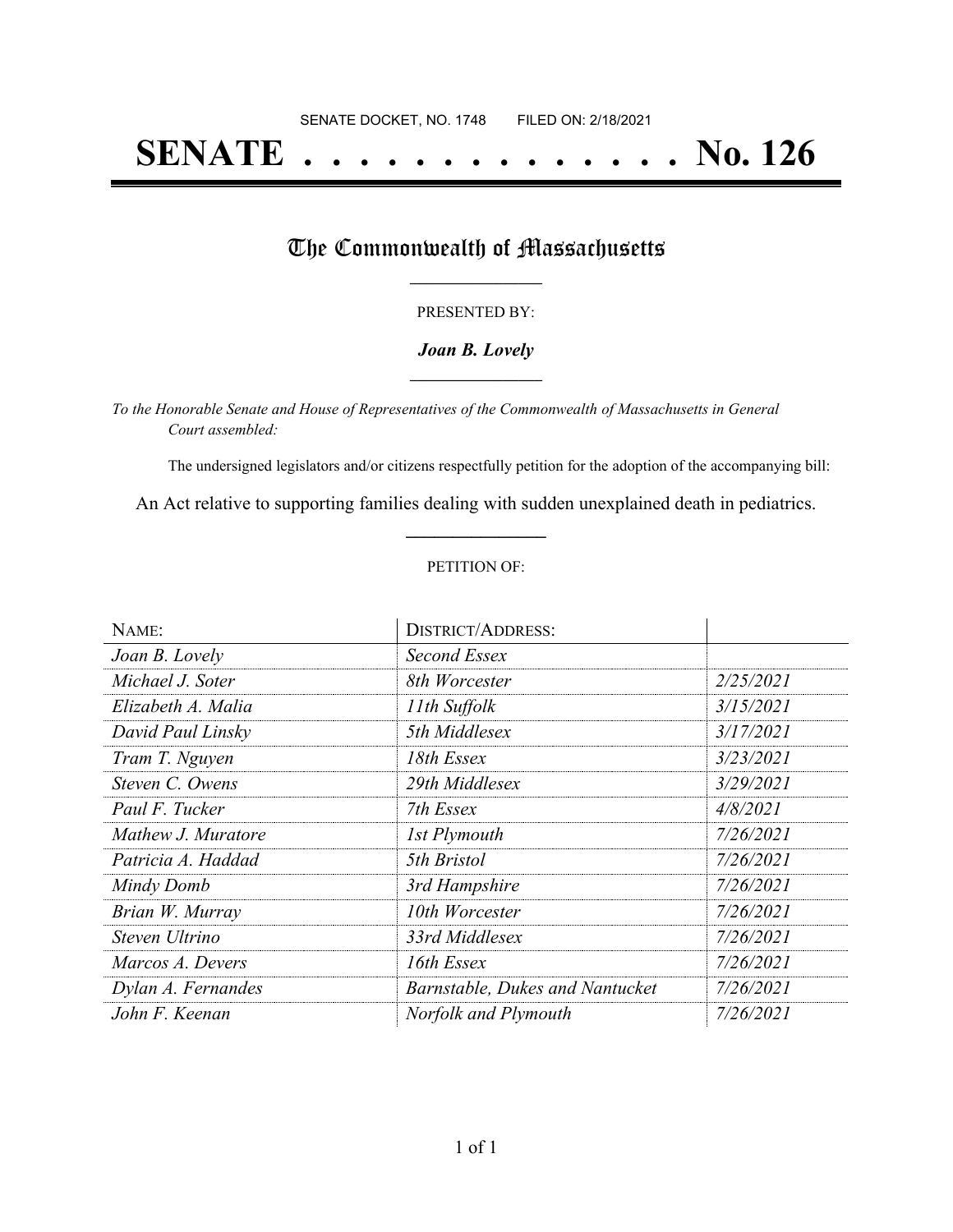# SENATE DOCKET, NO. 1748 FILED ON: 2/18/2021 **SENATE . . . . . . . . . . . . . . No. 126**

By Ms. Lovely, a petition (accompanied by bill, Senate, No. 126) of Joan B. Lovely, Michael J. Soter, Elizabeth A. Malia, David Paul Linsky and other members of the General Court for legislation relative to supporting families dealing with sudden unexplained death in pediatrics. Children, Families and Persons with Disabilities.

#### [SIMILAR MATTER FILED IN PREVIOUS SESSION SEE SENATE, NO. *2590* OF 2019-2020.]

## The Commonwealth of Massachusetts

**In the One Hundred and Ninety-Second General Court (2021-2022) \_\_\_\_\_\_\_\_\_\_\_\_\_\_\_**

**\_\_\_\_\_\_\_\_\_\_\_\_\_\_\_**

An Act relative to supporting families dealing with sudden unexplained death in pediatrics.

Be it enacted by the Senate and House of Representatives in General Court assembled, and by the authority *of the same, as follows:*

- 1 Section 2A of chapter 38 of the General Laws is hereby amended by inserting the
- 2 following paragraph:-

 (h) In all cases of sudden unexpected death in pediatrics when autopsy is required by law, except in cases of (1) homicide, (2) suicide or (3) established cause, the office of the chief medical examiner shall, on behalf of the parents of the deceased, engage services including, but not limited to, genetic testing and ongoing bereavement support. The office of the chief medical examiner shall refer, as close to the time of incident as possible, but no longer than three days after receipt of the decedent, any undetermined death of a child three years of age or younger to the Massachusetts center for unexpected infant and child death at Boston Medical Center for